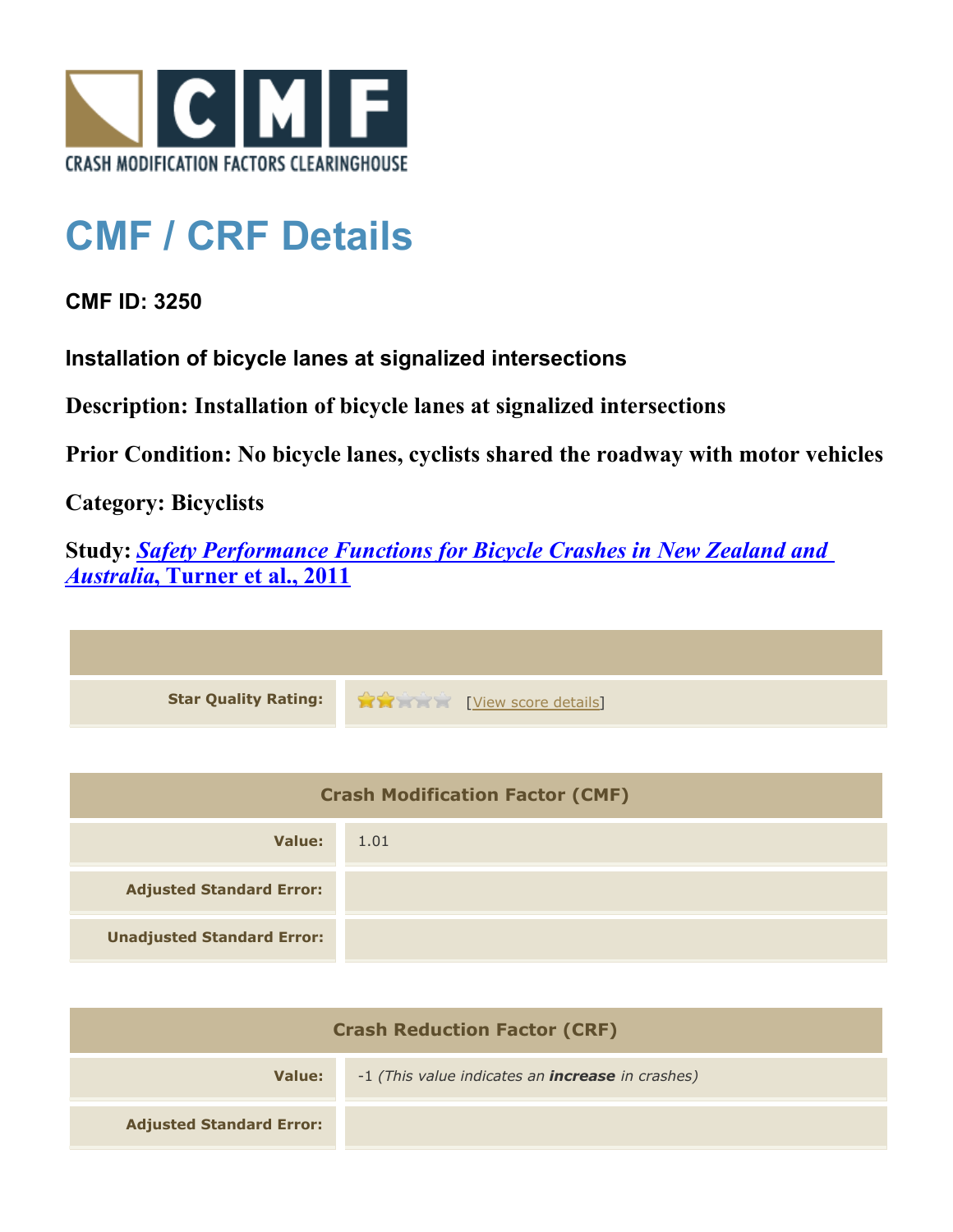| <b>Applicability</b>       |                    |
|----------------------------|--------------------|
| <b>Crash Type:</b>         | Vehicle/bicycle    |
| <b>Crash Severity:</b>     | All                |
| <b>Roadway Types:</b>      | All                |
| <b>Number of Lanes:</b>    |                    |
| <b>Road Division Type:</b> | All                |
| <b>Speed Limit:</b>        |                    |
| <b>Area Type:</b>          | Urban and suburban |
| <b>Traffic Volume:</b>     |                    |
| <b>Time of Day:</b>        | All                |

## *If countermeasure is intersection-based*

| <b>Intersection Type:</b>         | Roadway/roadway (not interchange related) |
|-----------------------------------|-------------------------------------------|
| <b>Intersection Geometry:</b>     | $4$ -leg                                  |
| <b>Traffic Control:</b>           | Signalized                                |
| <b>Major Road Traffic Volume:</b> |                                           |
| <b>Minor Road Traffic Volume:</b> |                                           |

| <b>Development Details</b>      |                        |
|---------------------------------|------------------------|
| <b>Date Range of Data Used:</b> |                        |
| <b>Municipality:</b>            | Adelaide, Christchurch |
| State:                          |                        |